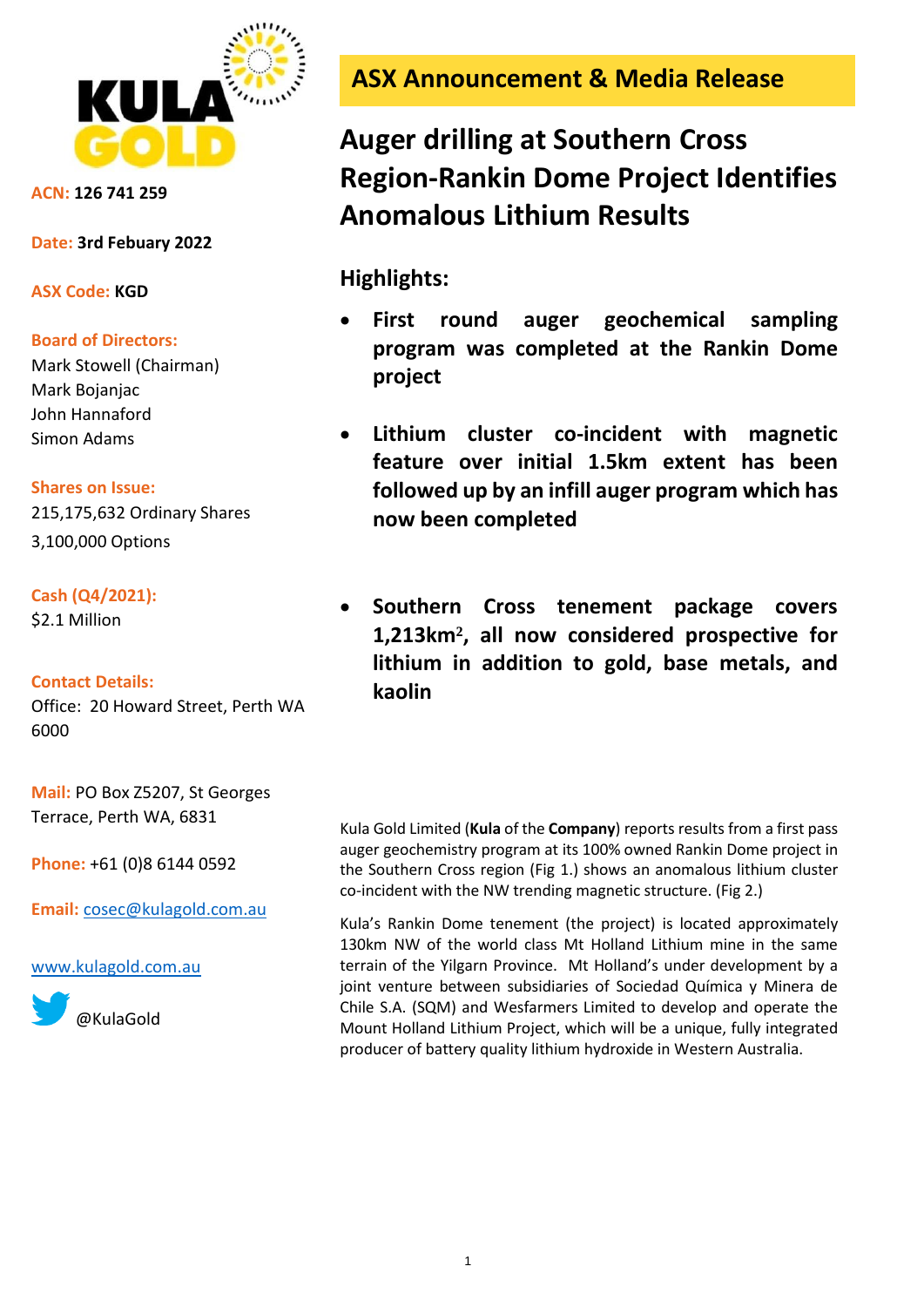

*Fig 1. Kula Gold Southern Cross region tenements, Lithium area of interest circled at the Rankin Dome Project*



*Fig.2 Auger geochemistry results (Lithium) with regional mag underlaying on E77/2768, showing Lithium results in the SW line of auger drilling*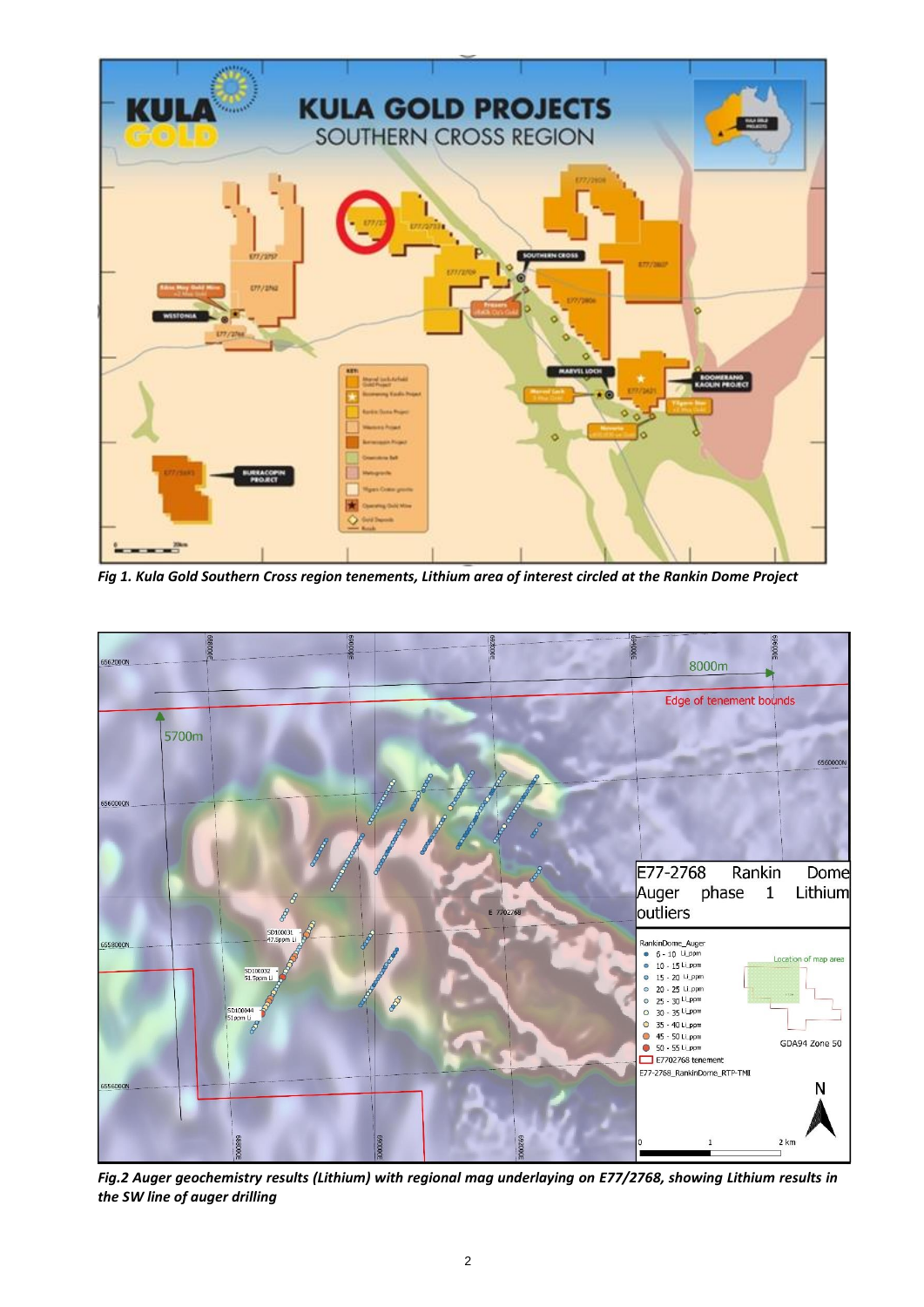The lithium auger results cover an approximate 1.5km extent that remains open in all directions.

| No of points | Min ppm | Max ppm | Mean ppm | Median ppm | <b>Std Dev ppm</b> |
|--------------|---------|---------|----------|------------|--------------------|
| 232          |         | ∪ . ∪   | 20.45    | 18. .      | 8.84               |

*Table 1 Statistics of the Lithium geochemistry results at the Rankin Dome Project*

Follow up auger geochemistry sampling has now been completed by the same Sahara rig as used in the initial program.

Other areas of the tenement have also been tested, including for gold, which were under crop at the time of the initial drilling.

#### **By order of the Board**

**For Further Information, Contact:** Luke Abbott – Company Secretary T: +61 8 6144 0592 [cosec@kulagold.com.au](mailto:cosec@kulagold.com.au) [www.kulagold.com.au](http://www.kulagold.com.au/)

#### **About the Company**

Kula Gold Ltd (ASX: KGD) is a Western Australia gold exploration company focussed on large land positions and structural geological settings capable of hosting ~1m oz deposits.

The company has projects within the Southern Cross WA region including Rankin Dome and Marvel Loch, as well as near Kurnalpi and Brunswick. The company has a history of large gold resource discoveries with its foundation Woodlark Island project in PNG.

#### **Competent Person Statement**

The information in this report that relates to geology and exploration is based on information compiled by Mr A Anderson , a Competent Person who is a member of the Australian Institute of Mining and Metallurgy and the Australian Institute of Geoscientists. Mr Anderson is a Geology and Exploration Consultant who has been engaged by Kula Gold Ltd. Mr Anderson has sufficient experience, which is relevant to the style of mineralisation, geology and type of deposit under consideration and to the activity being undertaken to qualify as a competent person under the 2012 edition of the Australasian Code for Reporting Exploration Results, Mineral Resources and Ore Reserves (the 2012 JORC Code). Mr Anderson consents to the inclusion in the report of the matters based on his information in the form and context in which it appears.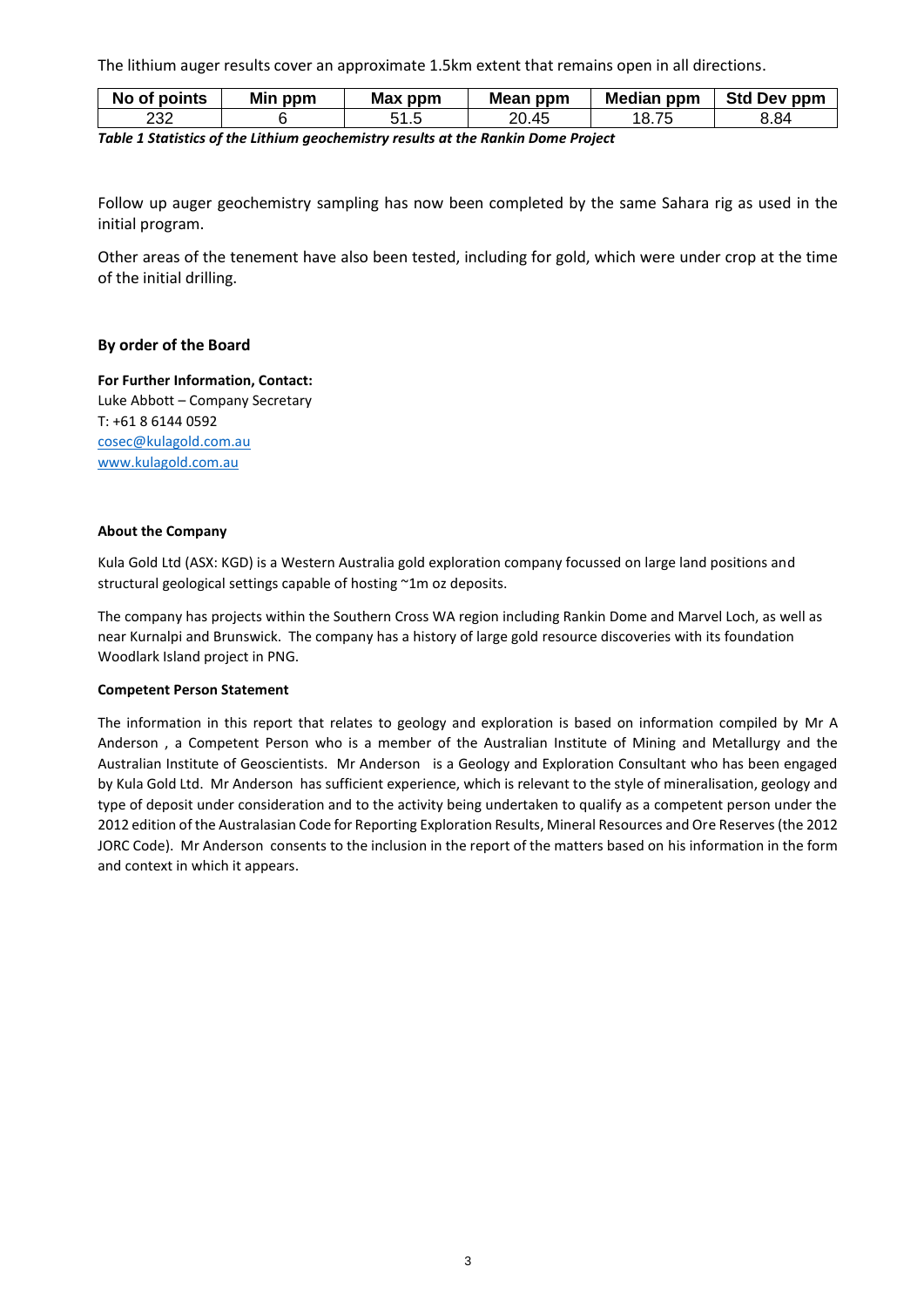## JORC Code, 2012 Edition – Table 1 report - E77/2768

## **Section 1 Sampling Techniques and Data**

(Criteria in this section apply to all succeeding sections)

| <b>Criteria</b>               | <b>JORC Code explanation</b>                                                                                                                                                                                                                                                                                                                                                                                                                                                                                                                                                                                                                                                                                                                                                                                                                                                                                                                                                                                                                                                                                                                                                                            | <b>Commentary</b>                                                                                                                                                                                                                                                                                                                                                                                                                                                                                                                                                                                                                                                                                                                                                                                                                                                                                                                                                                                                                                                                                                                                                                                                                                                                                                                                                                                                                                                                                                                                               |
|-------------------------------|---------------------------------------------------------------------------------------------------------------------------------------------------------------------------------------------------------------------------------------------------------------------------------------------------------------------------------------------------------------------------------------------------------------------------------------------------------------------------------------------------------------------------------------------------------------------------------------------------------------------------------------------------------------------------------------------------------------------------------------------------------------------------------------------------------------------------------------------------------------------------------------------------------------------------------------------------------------------------------------------------------------------------------------------------------------------------------------------------------------------------------------------------------------------------------------------------------|-----------------------------------------------------------------------------------------------------------------------------------------------------------------------------------------------------------------------------------------------------------------------------------------------------------------------------------------------------------------------------------------------------------------------------------------------------------------------------------------------------------------------------------------------------------------------------------------------------------------------------------------------------------------------------------------------------------------------------------------------------------------------------------------------------------------------------------------------------------------------------------------------------------------------------------------------------------------------------------------------------------------------------------------------------------------------------------------------------------------------------------------------------------------------------------------------------------------------------------------------------------------------------------------------------------------------------------------------------------------------------------------------------------------------------------------------------------------------------------------------------------------------------------------------------------------|
| <b>Sampling</b><br>techniques | Nature and quality of sampling (eg cut<br>$\bullet$<br>channels, random chips, or specific<br>specialised<br>industry<br>standard<br>measurement tools appropriate to the<br>minerals under investigation, such as<br>down hole gamma sondes, or handheld<br>XRF instruments, etc). These examples<br>should not be taken as limiting the broad<br>meaning of sampling.<br>Include reference to measures taken to<br>٠<br>ensure sample representivity and the<br>calibration<br>оf<br>appropriate<br>any<br>measurement tools or systems used.<br>determination<br>Aspects<br>оf<br>the<br>οf<br>٠<br>mineralisation that are Material to the<br>Public Report.<br>In cases where 'industry standard' work<br>$\bullet$<br>has been done this would be relatively<br>simple (eg 'reverse circulation drilling was<br>used to obtain 1 m samples from which 3<br>kg was pulverised to produce a 30 g<br>charge for fire assay'). In other cases more<br>explanation may be required, such as<br>where there is coarse gold that has<br>inherent sampling problems. Unusual<br>commodities or mineralisation types (eg<br>submarine<br>nodules)<br>may<br>warrant<br>disclosure of detailed information. | Sampling<br>completed<br>was<br>by<br>$\bullet$<br>personnel employed by the auger<br>contractor,<br>Sahara<br>Operations<br>(Australia) Pty Ltd (Sahara).<br>• Samples were taken on<br>the<br>interface between transported material<br>and saprolite.<br>Sahara utilised a scoop to take a<br>sample<br>(typically<br>composite<br>1 <sub>m</sub><br>maximum but up to 2m where lithologies<br>extended across more than 1m).<br>The sample was taken by $\sim$ 3<br>scoops from the sample bucket<br>(representative<br>possible)<br>as<br>to<br>approximately 2kg. The sample placed<br>into a prenumbered calico bag, 10<br>samples are placed in a polyweave bag<br>and Ziplock tied on site.<br>• Samples were sent to Bureau<br>Veritas Perth, where they were sorted<br>and dried.<br>• The whole sample is dried weighed<br>and crushed and a split portion is then<br>pulverized and a nominal 40gram<br>charge is taken by the laboratory for Fire<br>Assay.<br>The 40 gram charge is then subject<br>to classical fire assay and the prill is<br>subject to total digest in a four acid<br>digest and the solution is read by an ICP<br>machine using OES to determine Au to<br>1ppb and Pt and Pd to 5ppb.<br>Multi Element assaying is done by<br>mixed acid digest.<br>Cr,Cu,Mg,Mn,Ni,S,Sc,Ti,V,Zn<br>have been determined by Inductively<br>Coupled Plasma (ICP) Optical Emission<br>Spectrometry.<br>Ag, As, Ba, Bi, Cd, Co, Li, Mo, Pb, Sr, Te<br>have<br>been<br>determined<br>by<br>Inductively Coupled Plasma (ICP) Mass<br>Spectrometry |
| <b>Drilling</b><br>techniques | Drill type (eg core, reverse circulation,<br>$\bullet$<br>open-hole hammer, rotary air blast, auger,<br>Bangka, sonic, etc) and details (eg core                                                                                                                                                                                                                                                                                                                                                                                                                                                                                                                                                                                                                                                                                                                                                                                                                                                                                                                                                                                                                                                        | A Landcruiser mounted S10 Auger rig with a<br>4-inch blade was used. Drill spoil was<br>collected in a plastic container.                                                                                                                                                                                                                                                                                                                                                                                                                                                                                                                                                                                                                                                                                                                                                                                                                                                                                                                                                                                                                                                                                                                                                                                                                                                                                                                                                                                                                                       |

*diameter, triple or standard tube, depth of*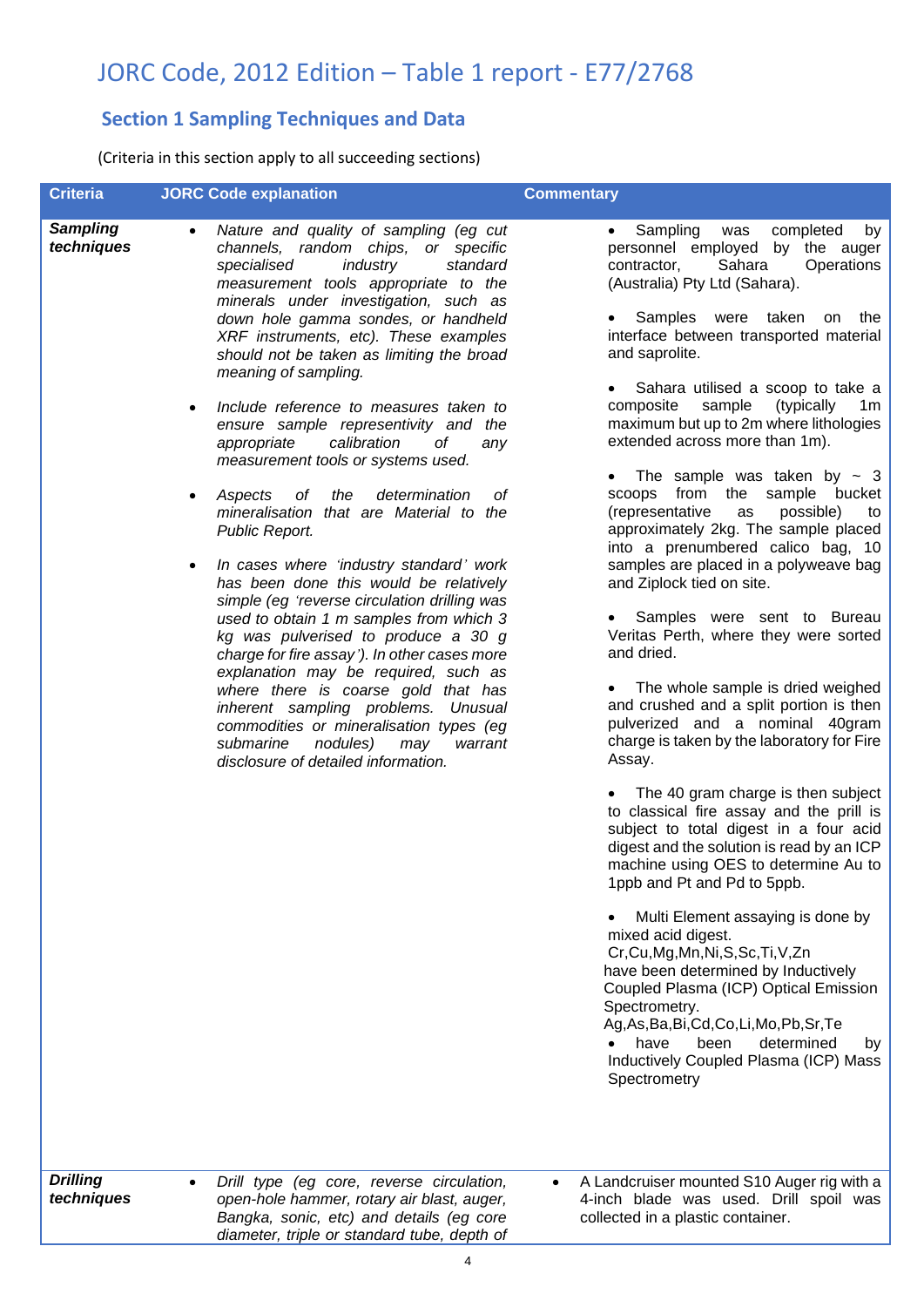| <b>Criteria</b>                                               | <b>JORC Code explanation</b>                                                                                                                                                                                                                                                                                                                                                                                                                                                                                                                                                                                                                                                                                                        | <b>Commentary</b>                                                                                                                                                                                                                                                                                                |
|---------------------------------------------------------------|-------------------------------------------------------------------------------------------------------------------------------------------------------------------------------------------------------------------------------------------------------------------------------------------------------------------------------------------------------------------------------------------------------------------------------------------------------------------------------------------------------------------------------------------------------------------------------------------------------------------------------------------------------------------------------------------------------------------------------------|------------------------------------------------------------------------------------------------------------------------------------------------------------------------------------------------------------------------------------------------------------------------------------------------------------------|
|                                                               | diamond tails, face-sampling bit or other<br>type, whether core is oriented and if so, by<br>what method, etc).                                                                                                                                                                                                                                                                                                                                                                                                                                                                                                                                                                                                                     |                                                                                                                                                                                                                                                                                                                  |
| <b>Drill sample</b><br>recovery<br>Logging                    | Method of recording and assessing core<br>$\bullet$<br>and chip sample recoveries and results<br>assessed.<br>Measures taken to maximise sample<br>٠<br>recovery and ensure representative nature<br>of the samples.<br>Whether a relationship exists between<br>٠<br>sample recovery and grade and whether<br>sample bias may have occurred due to<br>loss/gain of fine/coarse<br>preferential<br>material.<br>Whether core and chip samples have been<br>$\bullet$<br>geologically and geotechnically logged to a                                                                                                                                                                                                                 | $10 - 15$ kg per metre was recovered (density<br>dependent).<br>There is no relationship between sample<br>recovery and grade.<br>Chips were qualitatively logged for basic<br>lithology, mineralogy and colour.                                                                                                 |
|                                                               | level of detail to support appropriate<br>Mineral Resource estimation,<br>mining<br>studies and metallurgical studies.<br>Whether logging<br>is<br>qualitative<br>or<br>٠<br>quantitative in nature. Core (or costean,<br>channel, etc) photography.<br>The total length and percentage of the<br>٠<br>relevant intersections logged.                                                                                                                                                                                                                                                                                                                                                                                               |                                                                                                                                                                                                                                                                                                                  |
| Sub-<br>sampling<br>techniques<br>and sample<br>preparation   | If core, whether cut or sawn and whether<br>$\bullet$<br>quarter, half or all core taken.<br>If non-core, whether riffled, tube sampled,<br>rotary split, etc and whether sampled wet<br>or dry.<br>For all sample types, the nature, quality<br>appropriateness of the sample<br>and<br>preparation technique.<br>Quality control procedures adopted for all<br>sub-sampling<br>stages<br>to<br>maximise<br>representivity of samples.<br>Measures taken to ensure that the<br>sampling is representative of the in situ<br>material collected, including for instance<br>results for field duplicate/second-half<br>sampling.<br>Whether sample sizes are appropriate to<br>٠<br>the grain size of the material being<br>sampled. | Sample preparation is industry standard<br>where up to 3kg of sample is pulverized and<br>a nominal 40gram charge is taken for fire<br>assay.<br>Mixed Acid Digest MA/ICPMS for multi<br>$\bullet$<br>element on a 0.2g charge.<br>No field duplicates were taken as it is a first<br>pass geochemistry program. |
| <b>Quality of</b><br>assay data<br>and<br>laboratory<br>tests | The nature, quality and appropriateness of<br>$\bullet$<br>the assaying and laboratory procedures<br>used and whether the technique is<br>considered partial or total.<br>For geophysical tools, spectrometers,<br>handheld XRF instruments, etc, the<br>parameters used in determining the<br>analysis including instrument make and                                                                                                                                                                                                                                                                                                                                                                                               | Fire assay technique is industry standard<br>when assaying for Au, Pt and Pd. Mixed Acid<br>digest MA/ICPOES and MS for the multi<br>element.suite described above.<br>Repeat samples, randomly selected by the<br>laboratory,<br>within<br>statistically<br>were                                                |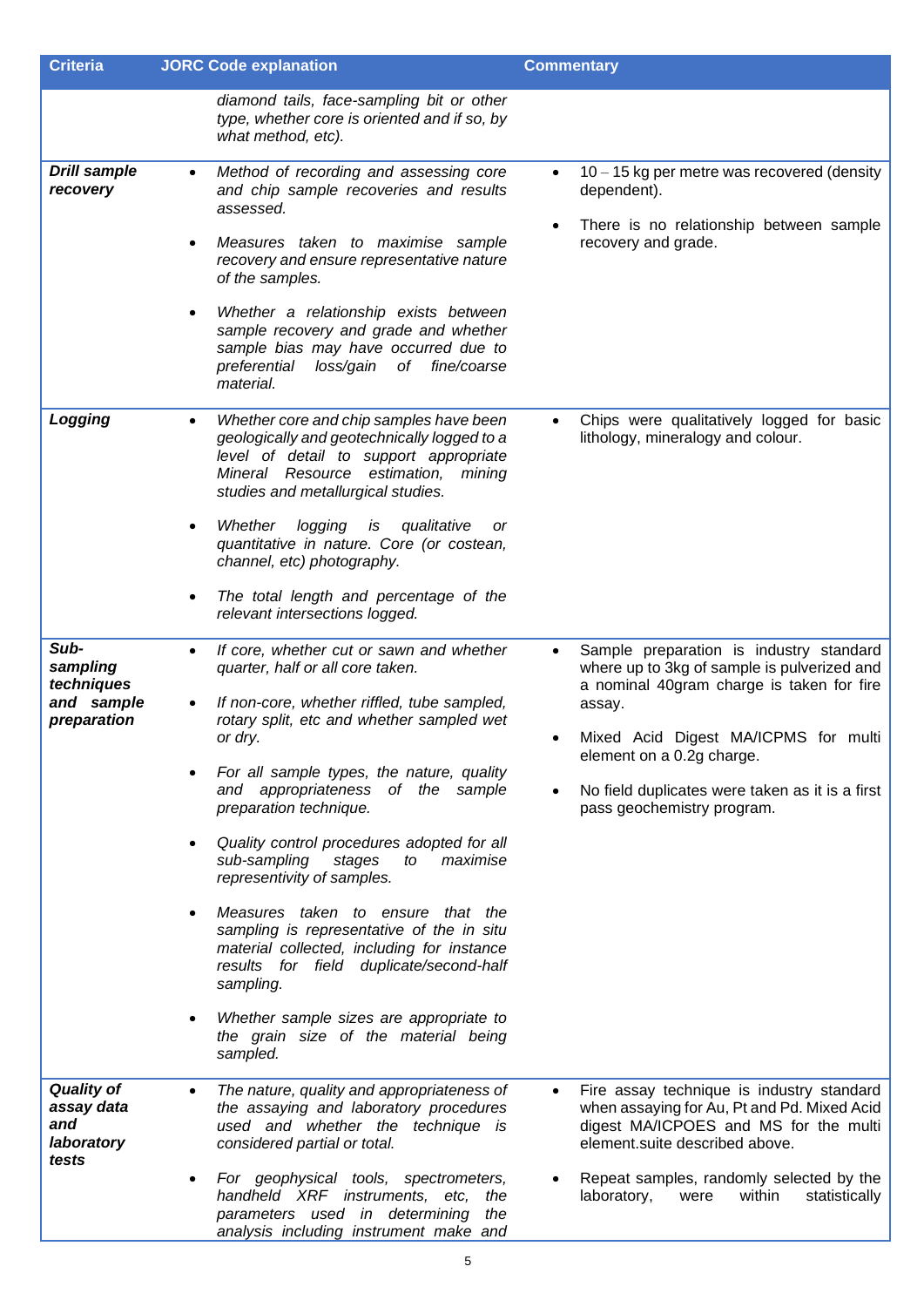| <b>Criteria</b>                                                            | <b>JORC Code explanation</b>                                                                                                                                                                                                                                                                                                                                                                                               | <b>Commentary</b>                                                                                                                                                                                                                                                                                                                                                                                                                                                                                                                                                 |
|----------------------------------------------------------------------------|----------------------------------------------------------------------------------------------------------------------------------------------------------------------------------------------------------------------------------------------------------------------------------------------------------------------------------------------------------------------------------------------------------------------------|-------------------------------------------------------------------------------------------------------------------------------------------------------------------------------------------------------------------------------------------------------------------------------------------------------------------------------------------------------------------------------------------------------------------------------------------------------------------------------------------------------------------------------------------------------------------|
|                                                                            | model, reading times, calibrations factors<br>applied and their derivation, etc.<br>Nature of quality control procedures<br>$\bullet$<br>adopted (eg standards, blanks, duplicates,<br>external laboratory checks) and whether<br>acceptable levels of accuracy (ie lack of<br>bias) and precision have been established.                                                                                                  | acceptable limits, and no outliers were noted<br>in the laboratory inserted standards.                                                                                                                                                                                                                                                                                                                                                                                                                                                                            |
| <b>Verification</b><br>of sampling<br>and<br>assaying                      | The verification of significant intersections<br>$\bullet$<br>by either independent or alternative<br>company personnel.<br>The use of twinned holes.<br>Documentation of primary data, data entry<br>$\bullet$<br>procedures, data verification, data storage<br>(physical and electronic) protocols.<br>Discuss any adjustment to assay data.                                                                            | Sampling was undertaken by personnel<br>$\bullet$<br>employed by the auger company, Sahara<br>Operations (Australia) Pty Ltd<br>Sahara manually recorded appropriate data<br>in the field, which was then digitized into<br>spreadsheets and sent through to Kula.<br>Kula<br>geologists<br>checked<br>sample<br>$\bullet$<br>coordinates against designed auger lines<br>and requested sample spacing in GIS<br>software.<br>Primary data was loaded into an access type<br>database by qualified data people.<br>No adjustments were made to the assay<br>data. |
| <b>Location of</b><br>data points                                          | Accuracy and quality of surveys used to<br>$\bullet$<br>locate drill holes (collar and down-hole<br>surveys), trenches, mine workings and<br>other locations used in Mineral Resource<br>estimation.<br>Specification of the grid system used.<br>Quality and adequacy of topographic<br>control.                                                                                                                          | Sample coordinates were obtained using<br>$\bullet$<br>handheld GPS with 3 - 5m accuracy in XY.<br>Coordinates were collected in GDA94 Zone<br>50 and reported as such.                                                                                                                                                                                                                                                                                                                                                                                           |
| Data<br>spacing and<br>distribution                                        | Data spacing for reporting of Exploration<br>$\bullet$<br>Results.<br>Whether the data spacing and distribution<br>$\bullet$<br>is sufficient to establish the degree of<br>continuity<br>geological<br>and<br>grade<br>appropriate for the Mineral Resource and<br>Ore Reserve estimation procedure(s) and<br>classifications applied.<br>Whether sample compositing has been<br>applied.                                 | Samples were taken at ~50m intervals along<br>$\bullet$<br>within<br>~100m<br>spaced<br>lines.<br>access<br>availability, adjusted where applicable.                                                                                                                                                                                                                                                                                                                                                                                                              |
| <b>Orientation</b><br>of data in<br>relation to<br>geological<br>structure | Whether the orientation of sampling<br>$\bullet$<br>achieves unbiased sampling of possible<br>structures and the extent to which this is<br>known, considering the deposit type.<br>If the relationship between the drilling<br>$\bullet$<br>orientation and the orientation of key<br>mineralised structures is considered to<br>have introduced a sampling bias, this<br>should be assessed and reported if<br>material. | vertical<br>which<br>Auger<br>holes<br>were<br>is<br>$\bullet$<br>appropriate for medium being sampled.                                                                                                                                                                                                                                                                                                                                                                                                                                                           |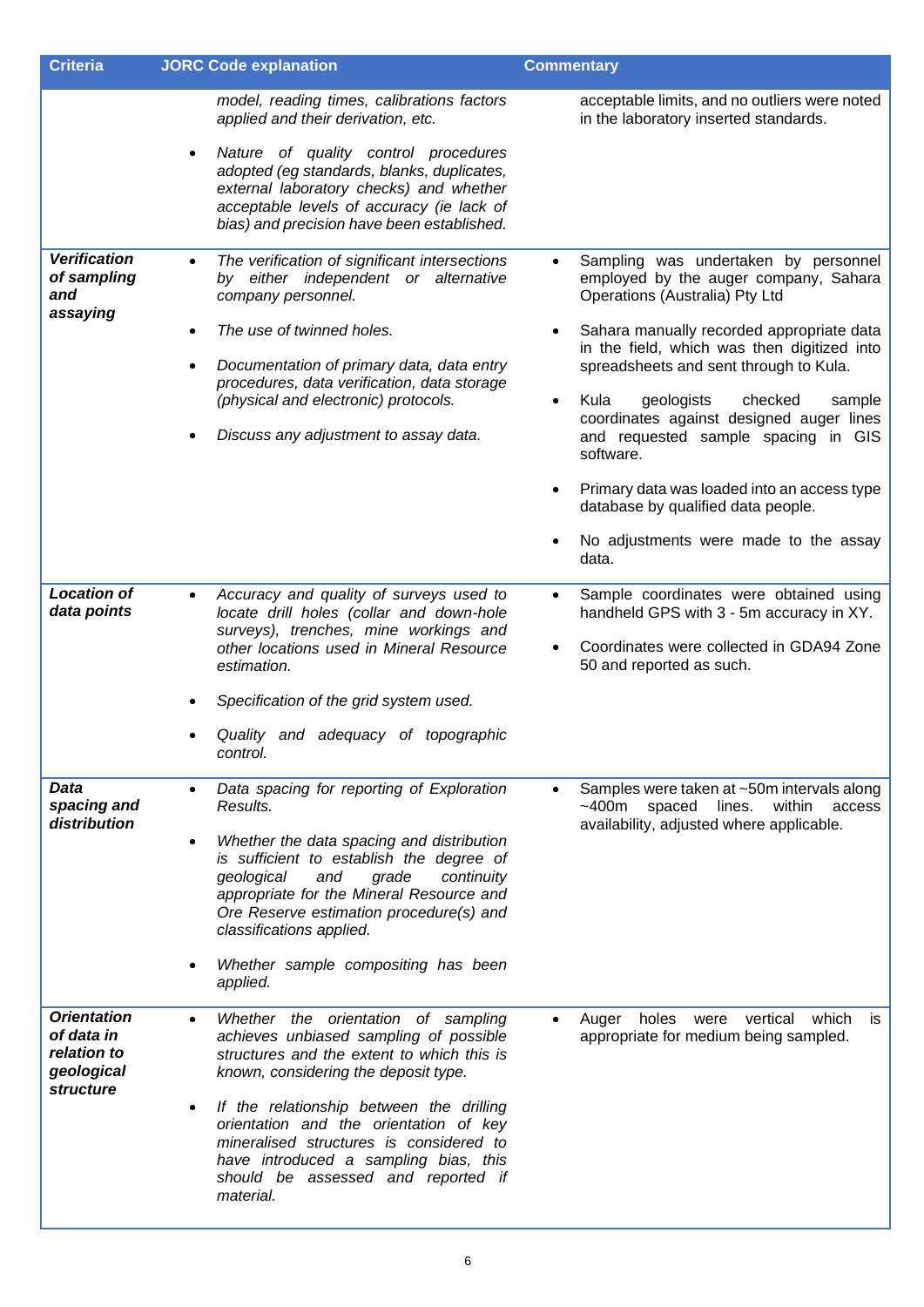| <b>Criteria</b>             | <b>JORC Code explanation</b>                                                          | <b>Commentary</b>                                                                                                                                                                                                                                                      |
|-----------------------------|---------------------------------------------------------------------------------------|------------------------------------------------------------------------------------------------------------------------------------------------------------------------------------------------------------------------------------------------------------------------|
|                             |                                                                                       |                                                                                                                                                                                                                                                                        |
| <b>Sample</b><br>security   | The measures taken to ensure sample<br>$\bullet$<br>security.                         | Polyweave bags, containing 10 samples,<br>٠<br>were ziplock tied on site, and then placed<br>into a bulky bag which was then collected<br>and transported to the freight companies<br>secure depot and delivered directly to the<br>laboratory by the freight company. |
| <b>Audits or</b><br>reviews | The results of any audits or reviews of<br>$\bullet$<br>sampling techniques and data. | independent audits or<br>reviews of<br>$\bullet$<br>No.<br>sampling techniques and data has been<br>conducted.                                                                                                                                                         |

# **Section 2 Reporting of Exploration Results**

(Criteria listed in the preceding section also apply to this section.)

| <b>Criteria</b>                                            | <b>JORC Code explanation</b>                                                                                                                                                                                                                                                                                                                                                                                                                                                                                                                                                                                                                              | <b>Commentary</b>                                                                                                                                                                                                                                                                                                                      |
|------------------------------------------------------------|-----------------------------------------------------------------------------------------------------------------------------------------------------------------------------------------------------------------------------------------------------------------------------------------------------------------------------------------------------------------------------------------------------------------------------------------------------------------------------------------------------------------------------------------------------------------------------------------------------------------------------------------------------------|----------------------------------------------------------------------------------------------------------------------------------------------------------------------------------------------------------------------------------------------------------------------------------------------------------------------------------------|
| <b>Mineral</b><br>tenement<br>and land<br>tenure<br>status | Type, reference name/number, location<br>and ownership including agreements or<br>material issues with third parties such as<br>joint ventures, partnerships, overriding<br>royalties, native title interests, historical<br>sites, wilderness or national park and<br>environmental settings.<br>The security of the tenure held at the time<br>$\bullet$<br>of reporting along with any known<br>impediments to obtaining a licence to<br>operate in the area.                                                                                                                                                                                          | E77/2768 is a granted Exploration Licence<br>West of Southern Cross and is 100% owned<br>by Kula Gold Ltd.<br>Native Title: No Native title.<br>$\bullet$                                                                                                                                                                              |
| <b>Exploration</b><br>done by<br>other parties             | Acknowledgment<br>οf<br>and<br>appraisal<br>$\bullet$<br>exploration by other parties.                                                                                                                                                                                                                                                                                                                                                                                                                                                                                                                                                                    | There has been no surface geochemistry or<br>drilling at the prospect by other parties.                                                                                                                                                                                                                                                |
| Geology                                                    | Deposit type, geological setting and style<br>$\bullet$<br>of mineralisation.                                                                                                                                                                                                                                                                                                                                                                                                                                                                                                                                                                             | Archean - Unknown commodity- first pass<br>$\bullet$<br>Geochem for gold and multi element                                                                                                                                                                                                                                             |
| <b>Drill hole</b><br><i><b>Information</b></i>             | A summary of all information material to<br>$\bullet$<br>the understanding of the exploration<br>results including a tabulation of the<br>following information for all Material drill<br>holes:<br>easting and northing of the drill<br>$\circ$<br>hole collar<br>elevation or RL (Reduced Level -<br>$\circ$<br>elevation above sea level in<br>metres) of the drill hole collar<br>dip and azimuth of the hole<br>$\circ$<br>down hole length and interception<br>$\circ$<br>depth<br>hole length.<br>$\circ$<br>If the exclusion of this information is<br>justified on the basis that the information is<br>not Material and this exclusion does not | Sample locations are provided within Figure<br>2. Downhole depth and intercept depth are<br>not applicable nor relevant. Auger tested the<br>interface immediately below transported<br>material and therefore results should be<br>regarded and treated as if from surface<br>samples (ie: geochemical) as opposed to<br>drill holes. |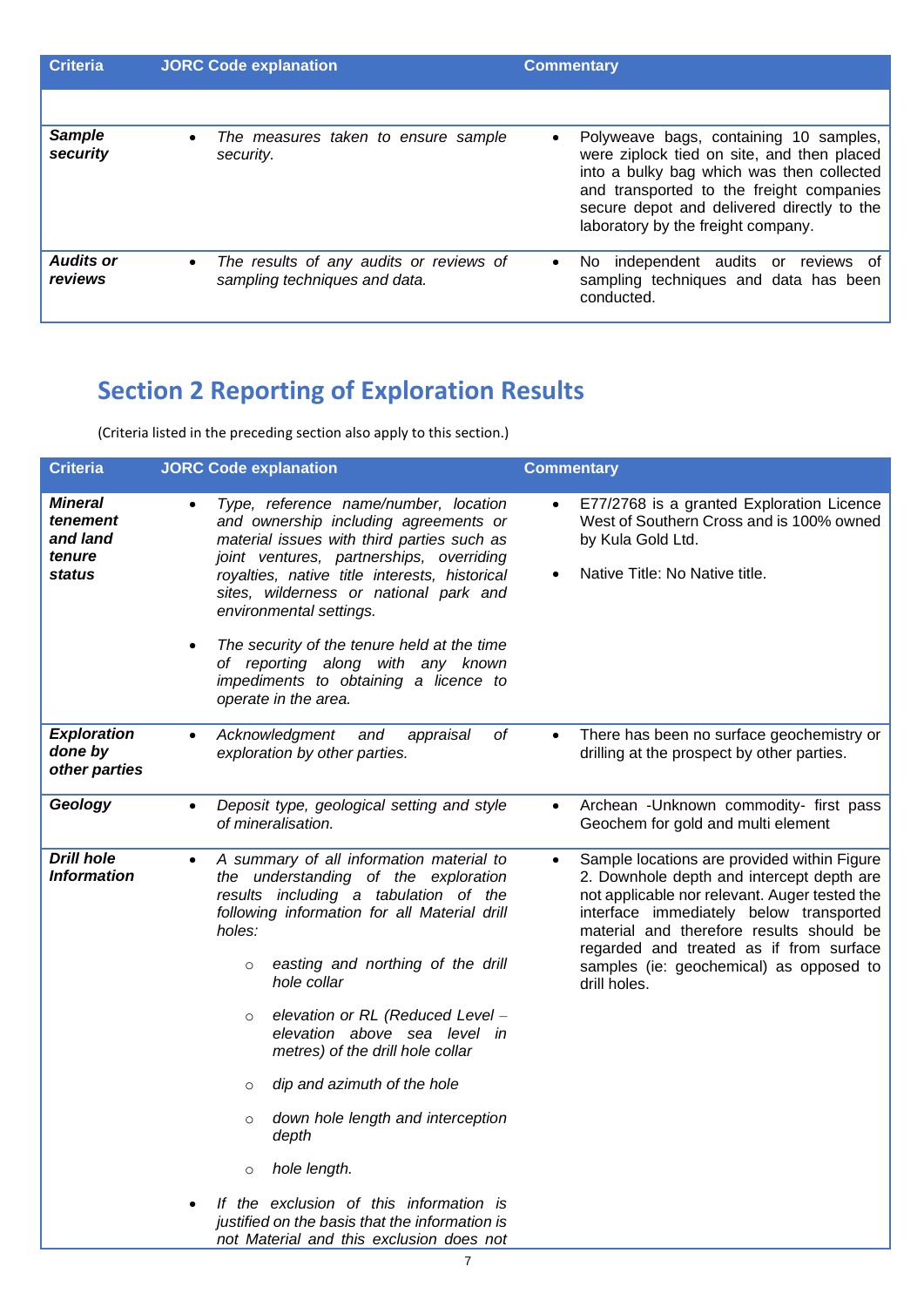| <b>Criteria</b>                                             | <b>JORC Code explanation</b>                                                                                                                                                                                                                                                                                                                                                                                                                                                                                                                                                                                  | <b>Commentary</b>                                                                                                                 |
|-------------------------------------------------------------|---------------------------------------------------------------------------------------------------------------------------------------------------------------------------------------------------------------------------------------------------------------------------------------------------------------------------------------------------------------------------------------------------------------------------------------------------------------------------------------------------------------------------------------------------------------------------------------------------------------|-----------------------------------------------------------------------------------------------------------------------------------|
|                                                             | detract from the understanding of the<br>report, the Competent Person should<br>clearly explain why this is the case.                                                                                                                                                                                                                                                                                                                                                                                                                                                                                         |                                                                                                                                   |
| <b>Data</b><br>aggregation<br>methods                       | In reporting Exploration Results, weighting<br>$\bullet$<br>averaging techniques, maximum and/or<br>minimum grade truncations (eg cutting of<br>high grades) and cut-off grades are usually<br>Material and should be stated.<br>Where aggregate intercepts incorporate<br>٠<br>short lengths of high grade results and<br>longer lengths of low grade results, the<br>procedure used for such aggregation<br>should be stated and some typical<br>examples of such aggregations should be<br>shown in detail.<br>The assumptions used for any reporting of<br>٠<br>metal equivalent values should be clearly | Not applicable                                                                                                                    |
|                                                             | stated.                                                                                                                                                                                                                                                                                                                                                                                                                                                                                                                                                                                                       |                                                                                                                                   |
| <b>Relationship</b><br>between<br>mineralisati<br>on widths | relationships<br>particularly<br>These<br>are<br>$\bullet$<br>important in the reporting of Exploration<br>Results.                                                                                                                                                                                                                                                                                                                                                                                                                                                                                           | Not applicable<br>$\bullet$                                                                                                       |
| and<br>intercept<br>lengths                                 | If the geometry of the mineralisation with<br>٠<br>respect to the drill hole angle is known, its<br>nature should be reported.                                                                                                                                                                                                                                                                                                                                                                                                                                                                                |                                                                                                                                   |
|                                                             | If it is not known and only the down hole<br>$\bullet$<br>lengths are reported, there should be a<br>clear statement to this effect (eg 'down<br>hole length, true width not known').                                                                                                                                                                                                                                                                                                                                                                                                                         |                                                                                                                                   |
| <b>Diagrams</b>                                             | Appropriate maps and sections<br>(with<br>٠<br>scales) and tabulations of intercepts<br>should be included for any significant<br>discovery being reported These should<br>include, but not be limited to a plan view of<br>drill hole collar locations and appropriate<br>sectional views.                                                                                                                                                                                                                                                                                                                   | Included within Press Release                                                                                                     |
| <b>Balanced</b><br>reporting                                | Where comprehensive reporting of all<br>$\bullet$<br>Exploration Results is not practicable,<br>representative reporting of both low and<br>high grades and/or widths should be<br>practiced to avoid misleading reporting of<br><b>Exploration Results.</b>                                                                                                                                                                                                                                                                                                                                                  | For the samples reported in this press<br>$\bullet$<br>release, results ranged from 6ppb Li to<br>51.5ppb Li.                     |
| <b>Other</b><br>substantive<br>exploration<br>data          | Other exploration data, if meaningful and<br>$\bullet$<br>material, should be reported including (but<br>not limited to): geological observations;<br>geophysical survey results; geochemical<br>survey results; bulk samples - size and<br>method of treatment; metallurgical test<br>bulk<br>density,<br>groundwater,<br>results:<br>geotechnical and rock characteristics;<br>potential deleterious or contaminating<br>substances.                                                                                                                                                                        | The interface zone is often associated with<br>Calcrete $-$ a preferred sampling medium for<br>gold and base metals geochemistry. |
| <b>Further work</b>                                         | The nature and scale of planned further<br>work (eg tests for lateral extensions or                                                                                                                                                                                                                                                                                                                                                                                                                                                                                                                           | Further work includes follow up infill auger<br>geochemistry sampling and pending results,                                        |